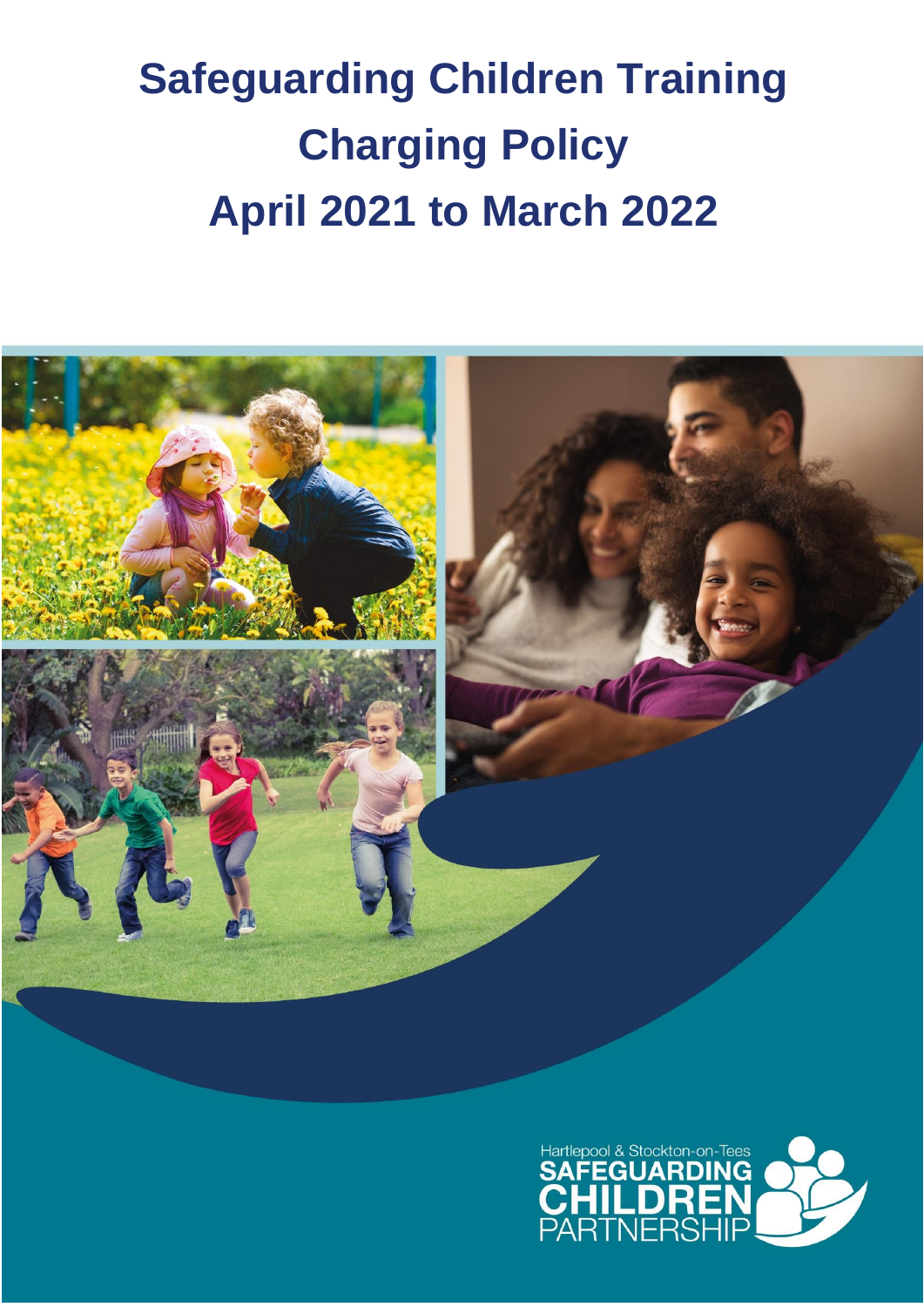## **1 Charges and Administration**

- 1.1 Training is free of charge to organisations that contribute financially to the core budget of Hartlepool and Stockton-on-Tees Safeguarding Children Partnership (HSSCP).
- 1.2 Other organisations who do not contribute to the core HSSCP budget but are able to contribute to the Hartlepool and Stockton-on-Tees multi-agency safeguarding children training programme by delivering agreed safeguarding training or who can provide suitable free training venues and facilities for the use of multi-agency training may also benefit from attending courses free of charge. Course and venue requirements will be subject to identified need. The number of free places will be negotiated depending on the services provided.
- 1.3 Invoice details must be provided on the HSSCP Training Application Form irrespective of whether a charge is to be incurred or not.
- 1.4 It is the responsibility of participants to sign the course register when attending a safeguarding children training course provided by Hartlepool and Stockton-on-Tees Safeguarding Children Partnership. This will be referred to as the evidence of attendance for audit purposes. Failure to do so will result in a non-attendance fee being incurred.
- 1.5 Invoices due for payments relating to HSSCP learning activities, including cancellations, will be raised retrospectively following the course completion.
- 1.6 Failure to pay an invoice will result in places that have already been booked for that organisation being cancelled until the evidence of payment is received.

## **2 Charging Arrangements**

- 2.1 As referred to in 1.1 HSSCP Contributing Members no charge:
	- HBC/SBC
	- Police
	- Hartlepool and Stockton-on-Tees CCG (includes NT&H Foundation Trust and TEWV NHS Trust)
	- Education Establishments who annually contribute financially to HSSCP.
- 2.2 All organisations who do not meet the criteria for free places as referred to in 1.1 or 1.2 above, including those commissioned by HSSCP will be charged as follows:
	- £40.00 half day per individual
	- £80.00 full day per individual